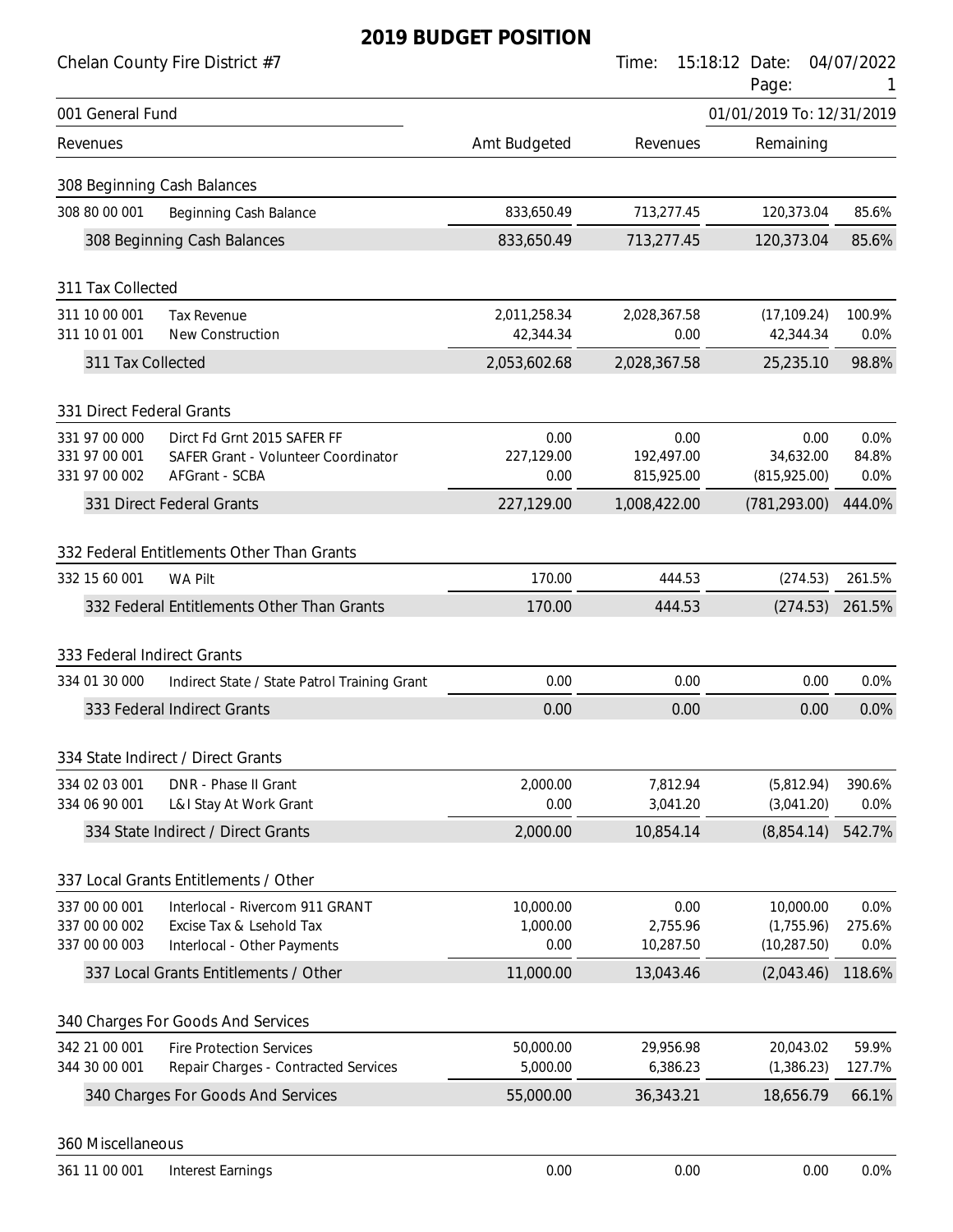Chelan County Fire District #7 Time: 15:18:12 Date: 04/07/2022

|                       |                                                                        |              |              | Page:                     | 2      |
|-----------------------|------------------------------------------------------------------------|--------------|--------------|---------------------------|--------|
| 001 General Fund      |                                                                        |              |              | 01/01/2019 To: 12/31/2019 |        |
| Revenues              |                                                                        | Amt Budgeted | Revenues     | Remaining                 |        |
| 360 Miscellaneous     |                                                                        |              |              |                           |        |
| 367 00 00 001         | <b>Contributions And Donations From Private</b><br>Sources (XX)        | 0.00         | 0.00         | 0.00                      | 0.0%   |
| 367 19 00 001         | <b>Contributions And Donations - Non</b><br><b>Government Agencies</b> | 0.00         | 500.00       | (500.00)                  | 0.0%   |
| 369 10 00 001         | Sale Of Scrap And Junk                                                 | 0.00         | 4,300.00     | (4,300.00)                | 0.0%   |
| 369 40 00 000         | Judgments And Settlements - Restitution                                | 0.00         | 0.00         | 0.00                      | 0.0%   |
| 369 80 00 002         | Cash Adjustment                                                        | 0.00         | 0.00         | 0.00                      | 0.0%   |
| 369 91 00 000         | Agency Contracts / Sales Tax                                           | 500.00       | 488.72       | 11.28                     | 97.7%  |
| 369 91 00 001         | Misc Revenue                                                           | 500.00       | 817.19       | (317.19)                  | 163.4% |
| 369 91 00 005         | Other Misc - Signs                                                     | 1,000.00     | 1,310.00     | (310.00)                  | 131.0% |
| 360 Miscellaneous     |                                                                        | 2,000.00     | 7,415.91     | (5,415.91)                | 370.8% |
|                       | 380 Refunds & Cancelled Warrants                                       |              |              |                           |        |
| 388 10 00 001         | Prior Yr Adj (OT Payback)                                              | 3,480.00     | 3,407.78     | 72.22                     | 97.9%  |
| 389 00 00 001         | Other Nonrevenue - Pending Posting                                     | 0.00         | 0.00         | 0.00                      | 0.0%   |
|                       | Identification                                                         |              |              |                           |        |
|                       | 380 Refunds & Cancelled Warrants                                       | 3,480.00     | 3,407.78     | 72.22                     | 97.9%  |
|                       | 395 Disposal Of Capital Assets                                         |              |              |                           |        |
|                       |                                                                        |              |              |                           |        |
| 395 10 00 001         | <b>Disposition of Capital Assets</b>                                   | 0.00         | 0.00         | 0.00                      | 0.0%   |
|                       | 395 Disposal Of Capital Assets                                         | 0.00         | 0.00         | 0.00                      | 0.0%   |
| 397 Transfer In       |                                                                        |              |              |                           |        |
| 397 22 00 000         | Transfer In from Reserve Fund                                          | 0.00         | 0.00         | 0.00                      | 0.0%   |
| 397 22 00 008         | Transfer In From Cap Fund                                              | 0.00         | 0.00         | 0.00                      | 0.0%   |
| 397 22 00 030         | Transfer In From Capital Investment                                    | 0.00         | 0.00         | 0.00                      | 0.0%   |
| 397 Transfer In       |                                                                        | 0.00         | 0.00         | 0.00                      | 0.0%   |
| <b>Fund Revenues:</b> |                                                                        | 3,188,032.17 | 3,821,576.06 | (633, 543.89)             | 119.9% |
| Expenditures          |                                                                        | Amt Budgeted | Expenditures | Remaining                 |        |
| 511 Legislative       |                                                                        |              |              |                           |        |
| 522 16 11 000         | Legislative Salaries                                                   | 5,472.00     | 4,424.00     | 1,048.00                  | 80.8%  |
| 522 16 22 000         | Legislative SS / Medicare                                              | 418.61       | 338.48       | 80.13                     | 80.9%  |
| 522 16 27 000         | Legislative Labor & Industries                                         | 714.60       | 4.17         | 710.43                    | 0.6%   |
| 522 16 28 000         | Legislative Uniforms                                                   | 300.00       | 0.00         | 300.00                    | 0.0%   |
| 522 16 29 000         | Legislative Life Flight                                                | 150.00       | 50.00        | 100.00                    | 33.3%  |
| 522 16 49 000         | Legislative Misc.                                                      | 2,650.00     | 16.77        | 2,633.23                  | 0.6%   |
| 522 16 49 001         | Legislative Conf. & Education                                          | 2,000.00     | 2,337.37     | (337.37)                  | 116.9% |
| 522 16 49 002         | Elections                                                              | 2,500.00     | 8,136.00     | (5,636.00)                | 325.4% |
| 511 Legislative       |                                                                        | 14,205.21    | 15,306.79    | (1, 101.58)               | 107.8% |
| 522 Expenditure       |                                                                        |              |              |                           |        |
|                       |                                                                        |              |              |                           |        |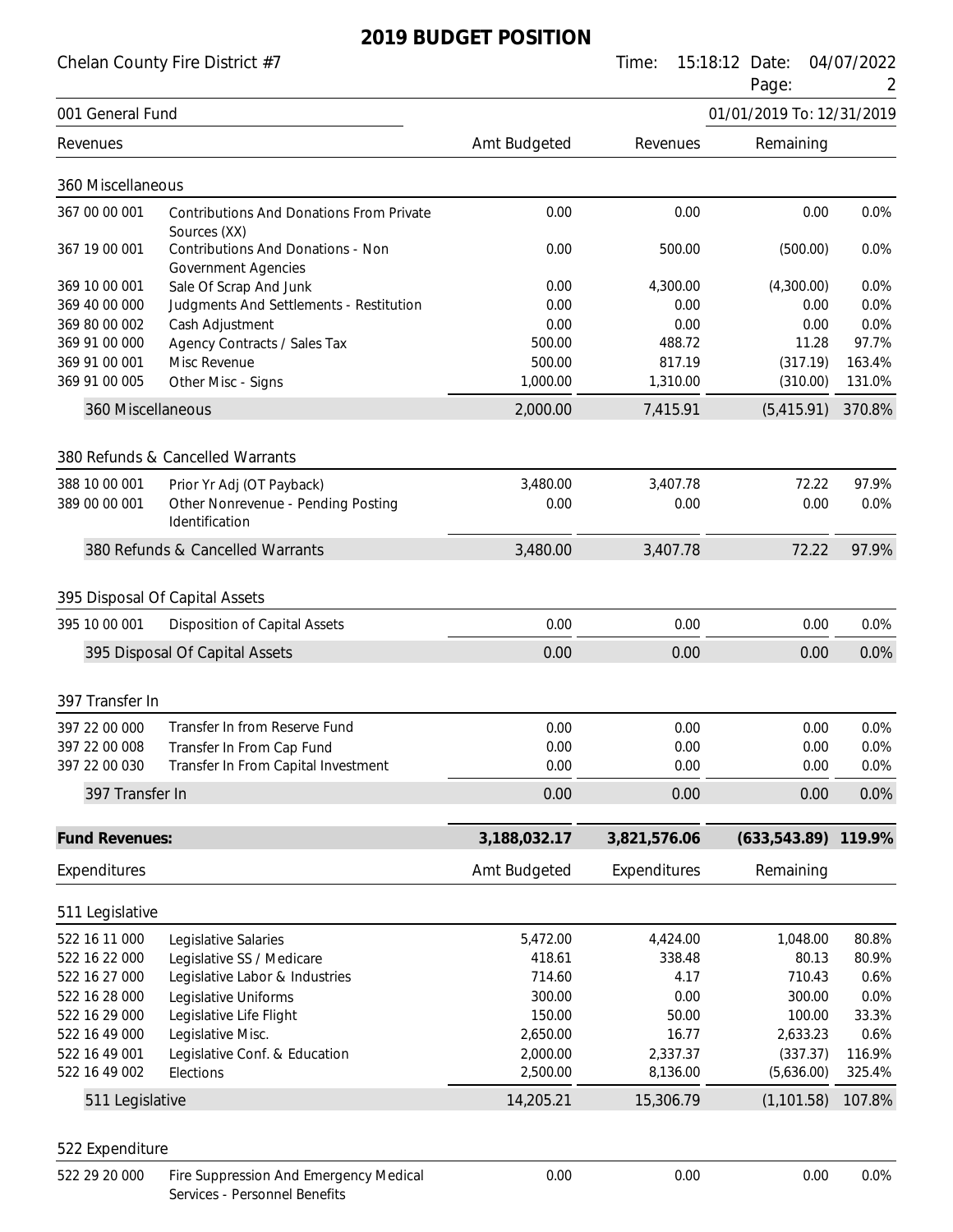|                                | Chelan County Fire District #7                                      |                        | Time:                  | 15:18:12 Date:<br>Page:   | 04/07/2022<br>3 |
|--------------------------------|---------------------------------------------------------------------|------------------------|------------------------|---------------------------|-----------------|
| 001 General Fund               |                                                                     |                        |                        | 01/01/2019 To: 12/31/2019 |                 |
| Expenditures                   |                                                                     | Amt Budgeted           | Expenditures           | Remaining                 |                 |
| 522 Expenditure                |                                                                     |                        |                        |                           |                 |
| 000                            |                                                                     | 0.00                   | 0.00                   | 0.00                      | 0.0%            |
| 522 10 11 000                  | <b>Administration Salaries</b>                                      | 342,908.06             | 402,377.90             | (59, 469.84)              | 117.3%          |
| 522 10 11 001                  | Admin - Year End Adjustment                                         | 0.00                   | (6,900.00)             | 6,900.00                  | 0.0%            |
| 522 10 13 000                  | Administration Call Back Overtime                                   | 1,943.53               | 0.00                   | 1,943.53                  | 0.0%            |
| 522 10 19 000                  | Admin Annual Buy Back                                               | 15,241.70              | 38,909.13              | (23,667.43)               | 255.3%          |
| 522 10 21 000                  | <b>Administration Retirement</b>                                    | 45,860.05              | 44,518.52              | 1,341.53                  | 97.1%           |
| 522 10 22 000                  | Administration SS / Medicare                                        | 12,583.08              | 13,855.32              | (1, 272.24)               | 110.1%          |
| 522 10 24 000<br>522 10 27 000 | Administration Medical / Dental                                     | 68,341.22              | 56,596.63              | 11,744.59                 | 82.8%<br>88.6%  |
| 522 10 28 000                  | Administration Labor & Industries<br><b>Administration Uniform</b>  | 1,010.48<br>1,800.00   | 895.54<br>342.40       | 114.94<br>1,457.60        | 19.0%           |
| 522 10 31 000                  | <b>Administration Office Supplies</b>                               | 3,500.00               | 3,224.58               | 275.42                    | 92.1%           |
| 522 10 35 000                  | <b>Administration Equipment</b>                                     | 750.00                 | 1,167.47               | (417.47)                  | 155.7%          |
| 522 10 38 000                  | Administration R & M Equipment.                                     | 12,700.00              | 6,102.68               | 6,597.32                  | 48.1%           |
| 522 10 41 000                  | <b>Administration Professional Services</b>                         | 17,020.00              | 29,139.48              | (12, 119.48)              | 171.2%          |
| 522 10 42 000                  | Administration Hiring & Testing                                     | 1,100.00               | 2,030.15               | (930.15)                  | 184.6%          |
| 522 10 43 000                  | Administration Conf. & Education                                    | 5,650.00               | 9,109.33               | (3,459.33)                | 161.2%          |
| 522 10 44 000                  | Administration Advertising & Printing                               | 1,200.00               | 1,489.51               | (289.51)                  | 124.1%          |
| 522 10 46 000                  | Administrative - Insurance                                          | 28,000.00              | 31,066.00              | (3,066.00)                | 111.0%          |
| 522 10 48 000                  | Administration R & M (out) Services                                 | 0.00                   | 0.00                   | 0.00                      | 0.0%            |
| 522 10 49 000                  | <b>Administration Misc.</b>                                         | 8,892.00               | 16,539.22              | (7,647.22)                | 186.0%          |
|                                | 010 Administration                                                  | 568,500.12             | 650,463.86             | (81,963.74)               | 114.4%          |
| 522 20 11 000                  | <b>Suppression Salaries</b>                                         | 445,200.42             | 443,435.71             | 1,764.71                  | 99.6%           |
| 522 20 13 000                  | <b>Suppression Overtime</b>                                         | 20,910.75              | 45,209.80              | (24, 299.05)              | 216.2%          |
| 522 20 14 000                  | Suppression Lt Acting Pay                                           | 1,031.41               | 4,086.51               | (3,055.10)                | 396.2%          |
| 522 20 17 000                  | Suppression Holiday Pay                                             | 18,819.68              | 19,279.94              | (460.26)                  | 102.4%          |
| 522 20 21 000                  | <b>Suppression Retirement</b>                                       | 70,124.13              | 57,095.90              | 13,028.23                 | 81.4%           |
| 522 20 22 000                  | <b>Suppression Medicare</b>                                         | 7,046.45<br>105,011.17 | 7,291.40<br>102,812.43 | (244.95)<br>2,198.74      | 103.5%<br>97.9% |
| 522 20 24 000<br>522 20 27 000 | <b>Suppression Medical/Dental</b><br>Suppression Labor & Industries | 31,584.18              | 21,461.12              | 10,123.06                 | 67.9%           |
| 522 20 28 000                  | <b>Suppression Uniforms</b>                                         | 3,600.00               | 367.76                 | 3,232.24                  | 10.2%           |
| 522 20 35 000                  | <b>Suppression Equipment</b>                                        | 1,200.00               | 2,547.56               | (1,347.56)                | 212.3%          |
| 522 20 36 000                  | <b>Suppression Operational Supplies</b>                             | 7,600.00               | 4,600.24               | 2,999.76                  | 60.5%           |
| 522 20 38 000                  | Suppression R & M Equipment.                                        | 2,350.00               | 2,089.03               | 260.97                    | 88.9%           |
| 522 20 41 000                  | <b>Suppression Professional Services</b>                            | 500.00                 | 2,431.58               | (1,931.58)                | 486.3%          |
|                                | 020 Suppression                                                     | 714,978.19             | 712,708.98             | 2,269.21                  | 99.7%           |
| 522 30 31 000                  | <b>Public Education Office Supplies</b>                             | 120.00                 | 0.00                   | 120.00                    | 0.0%            |
| 522 30 35 000                  | <b>Public Education Equipment</b>                                   | 0.00                   | 0.00                   | 0.00                      | 0.0%            |
| 522 30 36 000                  | <b>Public Education Operational Supplies</b>                        | 5,150.00               | 5,941.10               | (791.10)                  | 115.4%          |
| 522 30 38 000                  | Public Education R & M Equipment.                                   | 0.00                   | 98.69                  | (98.69)                   | 0.0%            |
| 522 30 41 000                  | <b>Public Education Professional Services</b>                       | 650.00                 | 1,325.12               | (675.12)                  | 203.9%          |
| 522 30 43 000                  | Public Education Conf. & Education                                  | 0.00                   | 0.00                   | 0.00                      | 0.0%            |
| 522 30 44 000                  | Public Education Advertising & Printing                             | 2,000.00               | 1,139.23               | 860.77                    | 57.0%           |
| 522 30 49 000                  | Public Education Misc.                                              | 0.00                   | 33.53                  | (33.53)                   | 0.0%            |
| 030 Pub Ed                     |                                                                     | 7,920.00               | 8,537.67               | (617.67)                  | 107.8%          |
| 522 31 31 000                  | Prevention Office Supplies                                          | 0.00                   | 0.00                   | 0.00                      | 0.0%            |
| 522 31 35 000                  | Prevention Equipment                                                | 0.00                   | 0.00                   | 0.00                      | 0.0%            |
| 522 31 36 000                  | <b>Prevention Operational Supplies</b>                              | 1,500.00               | 898.38                 | 601.62                    | 59.9%           |
| 522 31 38 000                  | Prevention R & M Equipment                                          | 0.00                   | 0.00                   | 0.00                      | 0.0%            |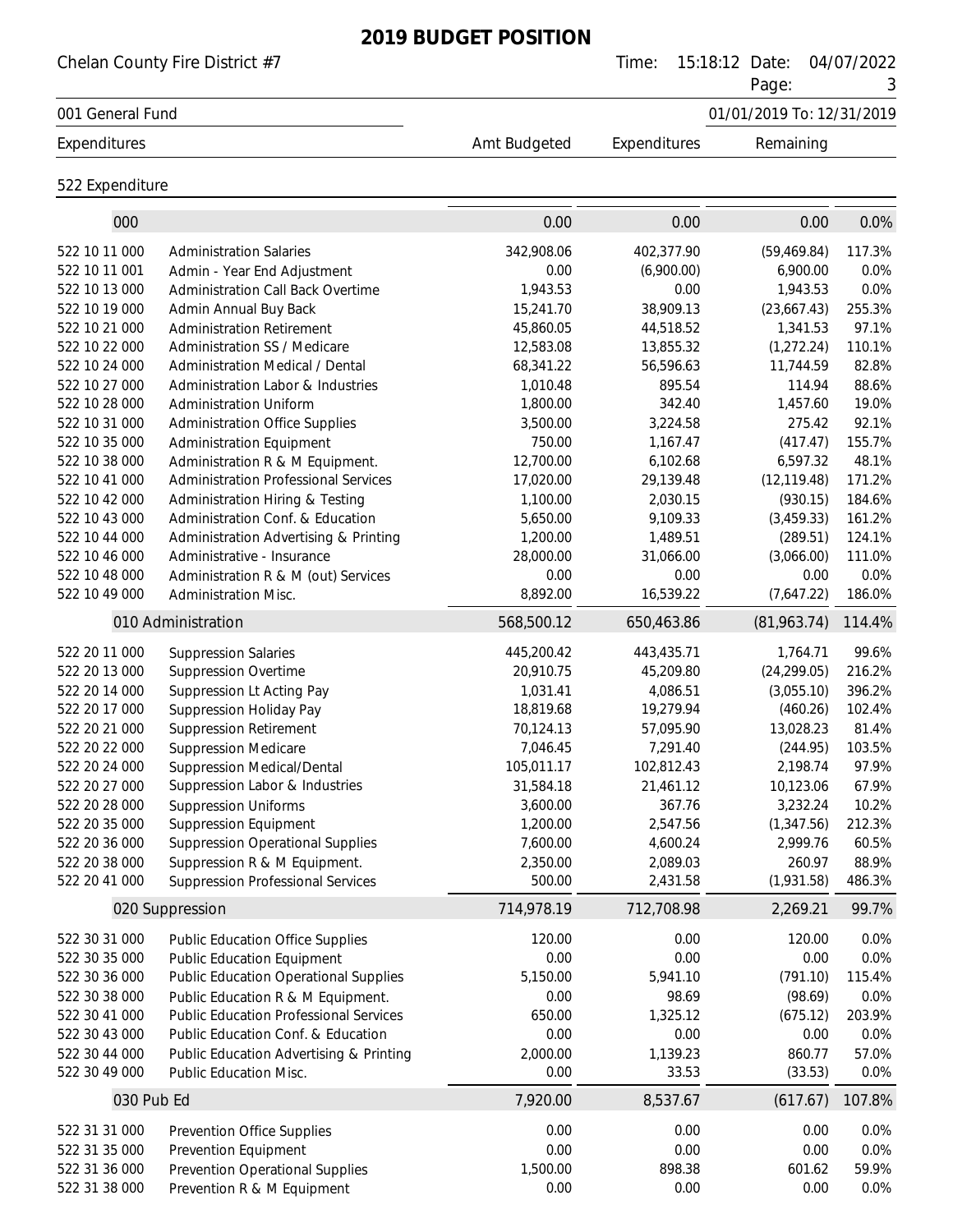Chelan County Fire District #7 Time: 15:18:12 Date: 04/07/2022

| Page: |  |
|-------|--|
|       |  |

|                  |                                         |              |              | Page:                     | 4      |
|------------------|-----------------------------------------|--------------|--------------|---------------------------|--------|
| 001 General Fund |                                         |              |              | 01/01/2019 To: 12/31/2019 |        |
| Expenditures     |                                         | Amt Budgeted | Expenditures | Remaining                 |        |
| 522 Expenditure  |                                         |              |              |                           |        |
| 522 31 41 000    | <b>Prevention Professioanl Services</b> | 0.00         | 0.00         | 0.00                      | 0.0%   |
| 522 31 43 000    | Prevention Conf. & Education            | 0.00         | 0.00         | 0.00                      | 0.0%   |
| 522 31 45 000    | Prevention Advertising & Printing       | 0.00         | 0.00         | 0.00                      | 0.0%   |
| 522 31 49 000    | <b>Prevention Misc</b>                  | 0.00         | 0.00         | 0.00                      | 0.0%   |
|                  | 031 Prevention Education                | 1,500.00     | 898.38       | 601.62                    | 59.9%  |
| 522 45 31 000    | <b>Training Office Supplies</b>         | 0.00         | 9.47         | (9.47)                    | 0.0%   |
| 522 45 35 000    | <b>Training Equipment</b>               | 250.00       | 0.00         | 250.00                    | 0.0%   |
| 522 45 36 000    | <b>Training Operational Supplies</b>    | 3,750.00     | 6,507.88     | (2,757.88)                | 173.5% |
| 522 45 38 000    | Training R & M Equipment.               | 0.00         | 573.46       | (573.46)                  | 0.0%   |
| 522 45 41 000    | <b>Training Professional Services</b>   | 2,500.00     | 4,807.50     | (2,307.50)                | 192.3% |
| 522 45 43 000    | Training Conferences & Education        | 21,400.00    | 10,842.52    | 10,557.48                 | 50.7%  |
| 522 45 44 000    | Training Advertising & Printing         | 200.00       | 0.00         | 200.00                    | 0.0%   |
| 522 45 49 000    | Training Misc.                          | 400.00       | 182.12       | 217.88                    | 45.5%  |
| 040 Training     |                                         | 28,500.00    | 22,922.95    | 5,577.05                  | 80.4%  |
| 522 50 33 000    | <b>Facilities Cleaning Supplies</b>     | 6,500.00     | 7,320.87     | (820.87)                  | 112.6% |
| 522 50 35 000    | <b>Facilities New Equipment</b>         | 1,450.00     | 91.13        | 1,358.87                  | 6.3%   |
| 522 50 36 000    | <b>Facilities Operational Supplies</b>  | 1,525.00     | 799.47       | 725.53                    | 52.4%  |
| 522 50 38 000    | Facilities R & M - In House             | 2,200.00     | 143.86       | 2,056.14                  | 6.5%   |
| 522 50 41 000    | <b>Facilities Professional Services</b> | 8,079.00     | 13,973.03    | (5,894.03)                | 173.0% |
| 522 50 47 000    | <b>Facilities Utilities</b>             | 25,572.72    | 25,593.61    | (20.89)                   | 100.1% |
| 522 50 48 000    | Facilities R & M (out) Services         | 10,700.00    | 13,543.64    | (2,843.64)                | 126.6% |
| 522 50 49 000    | Facilities Misc.                        | 0.00         | 408.89       | (408.89)                  | 0.0%   |
|                  | 050 Facilities                          | 56,026.72    | 61,874.50    | (5,847.78)                | 110.4% |
| 522 60 11 000    | <b>Fleet Salaries</b>                   | 63,551.40    | 64,628.12    | (1,076.72)                | 101.7% |
| 522 60 13 000    | Fleet Overtime                          | 2,285.36     | 1,784.04     | 501.32                    | 78.1%  |
| 522 60 19 000    | Fleet Annual Buy Back                   | 3,047.15     | 3,115.00     | (67.85)                   | 102.2% |
| 522 60 21 000    | <b>Fleet Retirement</b>                 | 5,083.63     | 8,382.87     | (3,299.24)                | 164.9% |
| 522 60 22 000    | Fleet SS/ Medicare                      | 5,269.62     | 5,410.62     | (141.00)                  | 102.7% |
| 522 60 23 000    | Fleet Life Insurance                    | 0.00         | 0.00         | 0.00                      | 0.0%   |
| 522 60 24 000    | Fleet Medical / Dental                  | 21,631.67    | 24,498.72    | (2,867.05)                | 113.3% |
| 522 60 27 000    | Fleet Labor & Industries                | 2,639.21     | 2,498.54     | 140.67                    | 94.7%  |
| 522 60 28 000    | <b>Fleet Uniforms</b>                   | 600.00       | 0.00         | 600.00                    | 0.0%   |
| 522 60 32 000    | <b>Fleet Fuel</b>                       | 25,000.00    | 27,699.10    | (2,699.10)                | 110.8% |
| 522 60 35 000    | Fleet Equipment                         | 1,300.00     | 7,459.46     | (6, 159.46)               | 573.8% |
| 522 60 36 000    | <b>Fleet Operational Supplies</b>       | 13,050.00    | 15,619.41    | (2,569.41)                | 119.7% |
| 522 60 37 000    | Fleet - New Ladder Truck Equipment      | 0.00         | 2,260.31     | (2,260.31)                | 0.0%   |
| 522 60 38 000    | Fleet R & M - In House                  | 18,000.00    | 21,885.16    | (3,885.16)                | 121.6% |
| 522 60 41 000    | <b>Fleet Professional Services</b>      | 6,000.00     | 1,435.82     | 4,564.18                  | 23.9%  |
| 522 60 43 000    | Fleet Conferences & Education           | 900.00       | 402.77       | 497.23                    | 44.8%  |
| 522 60 48 000    | Fleet R & M - Sent Out                  | 12,000.00    | 10,301.49    | 1,698.51                  | 85.8%  |
| 522 60 49 000    | Fleet Misc.                             | 0.00         | 900.74       | (900.74)                  | 0.0%   |
| 522 61 32 000    | Marine - Fuel                           | 0.00         | 0.00         | 0.00                      | 0.0%   |
| 522 61 35 000    | Marine - Equipment                      | 0.00         | 0.00         | 0.00                      | 0.0%   |
| 522 61 36 000    | Marine - Operational Supplies           | 0.00         | 921.52       | (921.52)                  | 0.0%   |
| 522 61 38 000    | Marine - R&M In House                   | 0.00         | 34.19        | (34.19)                   | 0.0%   |
| 522 61 41 000    | Marine - Professional Services          | 0.00         | 0.00         | 0.00                      | 0.0%   |
| 522 61 43 000    | Marine - Conferences & Education        | 0.00         | 0.00         | 0.00                      | 0.0%   |
| 522 61 48 000    | Marine - R&M Out Of House               | 0.00         | 0.00         | 0.00                      | 0.0%   |
| 522 61 49 000    | Marine - Misc                           | 0.00         | 0.00         | 0.00                      | 0.0%   |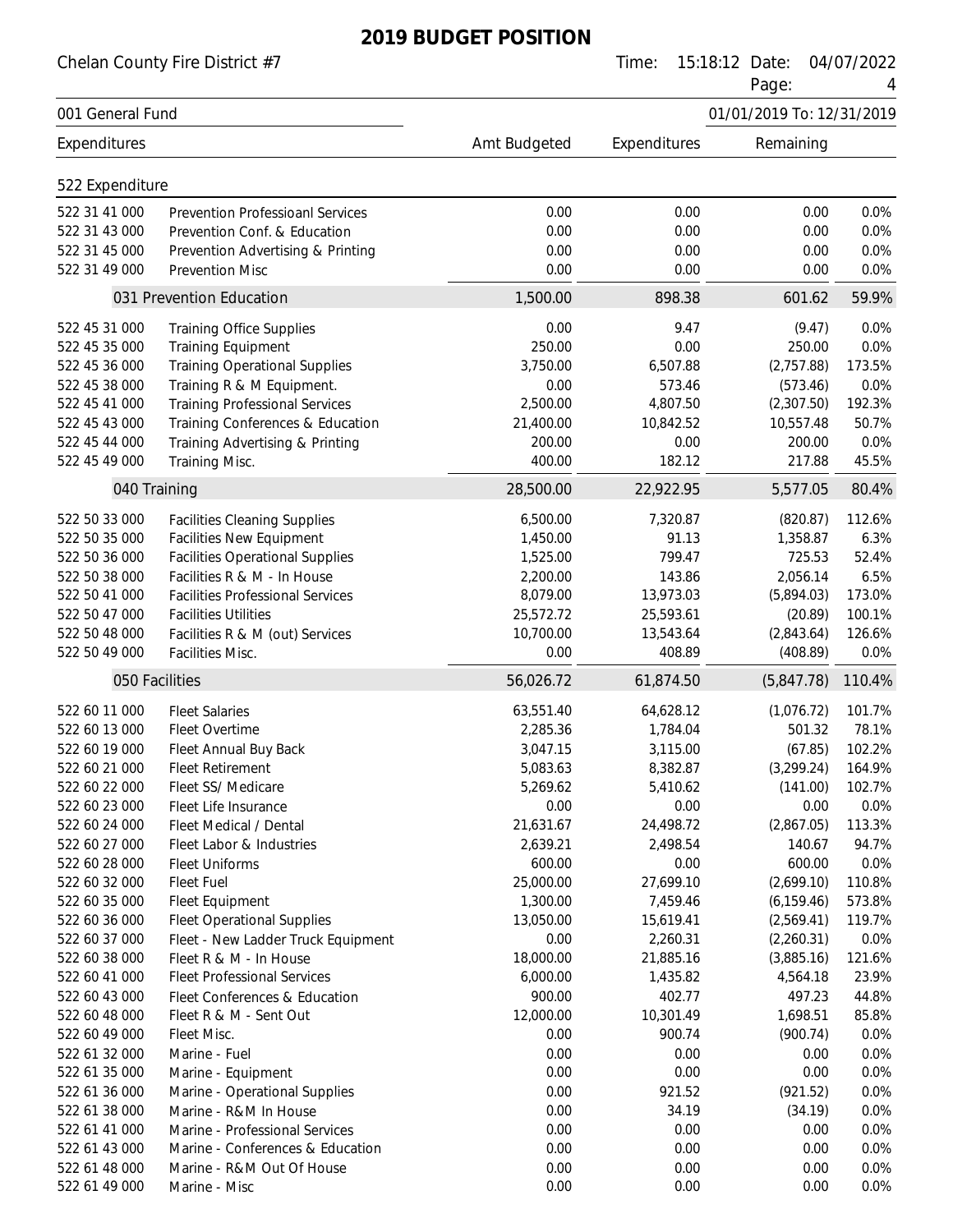|                  | Chelan County Fire District #7                    |              | Time:        | 15:18:12 Date:<br>Page:   | 04/07/2022<br>5 |
|------------------|---------------------------------------------------|--------------|--------------|---------------------------|-----------------|
| 001 General Fund |                                                   |              |              | 01/01/2019 To: 12/31/2019 |                 |
| Expenditures     |                                                   | Amt Budgeted | Expenditures | Remaining                 |                 |
| 522 Expenditure  |                                                   |              |              |                           |                 |
| 060 Fleet        |                                                   | 180,358.04   | 199,237.88   | (18, 879.84)              | 110.5%          |
| 528 60 35 000    | <b>Communication Equipment</b>                    | 0.00         | 5,885.57     | (5,885.57)                | 0.0%            |
| 528 60 36 000    | <b>Communication Operations</b>                   | 750.00       | 920.09       | (170.09)                  | 122.7%          |
| 528 60 38 000    | Communication R&M (In)                            | 0.00         | 0.00         | 0.00                      | 0.0%            |
| 528 60 41 000    | <b>Communication Dispatch Services</b>            | 40,541.00    | 43,772.39    | (3,231.39)                | 108.0%          |
| 528 60 47 000    | <b>Communication Utilities</b>                    | 17,400.00    | 15,863.73    | 1,536.27                  | 91.2%           |
| 528 60 48 000    | Communications R&M (out)                          | 2,500.00     | 4,386.74     | (1,886.74)                | 175.5%          |
|                  | 061 Communications                                | 61,191.00    | 70,828.52    | (9,637.52)                | 115.7%          |
| 522 28 10 000    | <b>EMS Salaries</b>                               | 53,544.38    | 82,298.92    | (28, 754.54)              | 153.7%          |
| 522 28 13 000    | EMS Overtime                                      | 2,514.94     | 621.09       | 1,893.85                  | 24.7%           |
| 522 28 14 000    | <b>EMS Act Lt</b>                                 | 0.00         | 0.00         | 0.00                      | 0.0%            |
| 522 28 17 000    | <b>EMS Holiday Pay</b>                            | 2,263.45     | 640.55       | 1,622.90                  | 28.3%           |
| 522 28 21 000    | <b>EMS Retirement</b>                             | 8,422.99     | 6,750.79     | 1,672.20                  | 80.1%           |
| 522 28 22 000    | <b>EMS Medicare</b>                               | 845.68       | 1,192.03     | (346.35)                  | 141.0%          |
| 522 28 24 000    | <b>EMS Medical/Dental</b>                         | 12,417.17    | 12,189.36    | 227.81                    | 98.2%           |
| 522 28 26 000    | <b>EMS Employment Security</b>                    | 0.00         | 0.00         | 0.00                      | 0.0%            |
| 522 28 27 000    | <b>EMS Labor and Industries</b>                   | 5,264.03     | 5,596.32     | (332.29)                  | 106.3%          |
| 522 28 27 001    | <b>Employment Security</b>                        | 0.00         | 0.00         | 0.00                      | 0.0%            |
| 522 28 28 000    | <b>EMS Uniforms</b>                               | 600.00       | 0.00         | 600.00                    | 0.0%            |
| 522 28 31 000    | <b>EMS Office Supplies</b>                        | 400.00       | 610.09       | (210.09)                  | 152.5%          |
| 522 28 35 000    | <b>EMS Equipment</b>                              | 750.00       | 0.00         | 750.00                    | 0.0%            |
| 522 28 36 000    | <b>EMS Operating Supplies</b>                     | 7,000.00     | 10,216.17    | (3,216.17)                | 145.9%          |
| 522 28 38 000    | EMS Rescue R & M Equip                            | 0.00         | 0.00         | 0.00                      | 0.0%            |
| 522 28 41 000    | <b>EMS Professional Services</b>                  | 810.00       | 835.00       | (25.00)                   | 103.1%          |
|                  | 080 EMS and Aid                                   | 94,832.64    | 120,950.32   | (26, 117.68)              | 127.5%          |
| 522 29 11 000    | Aid Volunteer Points                              | 60,000.00    | 61,150.00    | (1,150.00)                | 101.9%          |
| 522 29 11 001    | Aid Volunteer Shift Stipend                       | 131,400.00   | 57,776.30    | 73,623.70                 | 44.0%           |
| 522 29 22 000    | Aid Volunteer SS/ Medicare                        | 4,590.00     | 8,559.94     | (3,969.94)                | 186.5%          |
| 522 29 22 001    | Aid Volunteer (shift) SS/Medicare                 | 10,052.10    | 642.02       | 9,410.08                  | 6.4%            |
| 522 29 23 000    | Aid Volunteer (Spouse/Orphans)                    | 1,700.00     | 1,418.00     | 282.00                    | 83.4%           |
| 522 29 24 000    | Aid Volunteer Insurance                           | 5,850.00     | 2,748.69     | 3,101.31                  | 47.0%           |
| 522 29 25 000    | Aid Volunteer Pension BVFF                        | 5,000.00     | 1,384.20     | 3,615.80                  | 27.7%           |
| 522 29 28 000    | Aid Volunteer Uniforms                            | 7,620.00     | 9,874.14     | (2, 254.14)               | 129.6%          |
|                  | 081 Aid Volunteer                                 | 226,212.10   | 143,553.29   | 82,658.81                 | 63.5%           |
| 522 29 10 002    | SAFER VC-Salary                                   | 95,747.77    | 99,903.81    | (4, 156.04)               | 104.3%          |
| 522 29 11 002    | SAFER VC-OT                                       | 0.00         | 0.00         | 0.00                      | 0.0%            |
| 522 29 12 002    | SAFER VC-Buy Back                                 | 4,590.90     | 0.00         | 4,590.90                  | 0.0%            |
| 522 29 20 002    | SAFER VC- Uniforms (Vol Coord)                    | 5,720.00     | 12,708.20    | (6,988.20)                | 222.2%          |
| 522 29 20 012    | SAFER VC - Uniforms (Not Grant<br>Reimbursed)     | 0.00         | 0.00         | 0.00                      | 0.0%            |
| 522 29 21 002    | SAFER VC-LEOFF & DCP                              | 11,747.81    | 7,863.66     | 3,884.15                  | 66.9%           |
| 522 29 22 002    | SAFER VC- Medicare                                | 1,454.91     | 1,523.02     | (68.11)                   | 104.7%          |
| 522 29 24 002    | SAFER VC- Health Ins                              | 8,392.63     | 8,320.29     | 72.34                     | 99.1%           |
| 522 29 27 002    | SAFER VC-L&I                                      | 252.62       | 237.59       | 15.03                     | 94.1%           |
| 522 29 31 002    | <b>SAFER VC- Office Supplies</b>                  | 0.00         | 75.82        | (75.82)                   | 0.0%            |
| 522 29 35 002    | SAFER VC- Small Tools And Minor                   | 0.00         | 0.00         | 0.00                      | 0.0%            |
| 522 29 36 002    | Equipment<br><b>SAFER VC- Operations Supplies</b> | 0.00         | 10.26        | (10.26)                   | 0.0%            |
|                  |                                                   |              |              |                           |                 |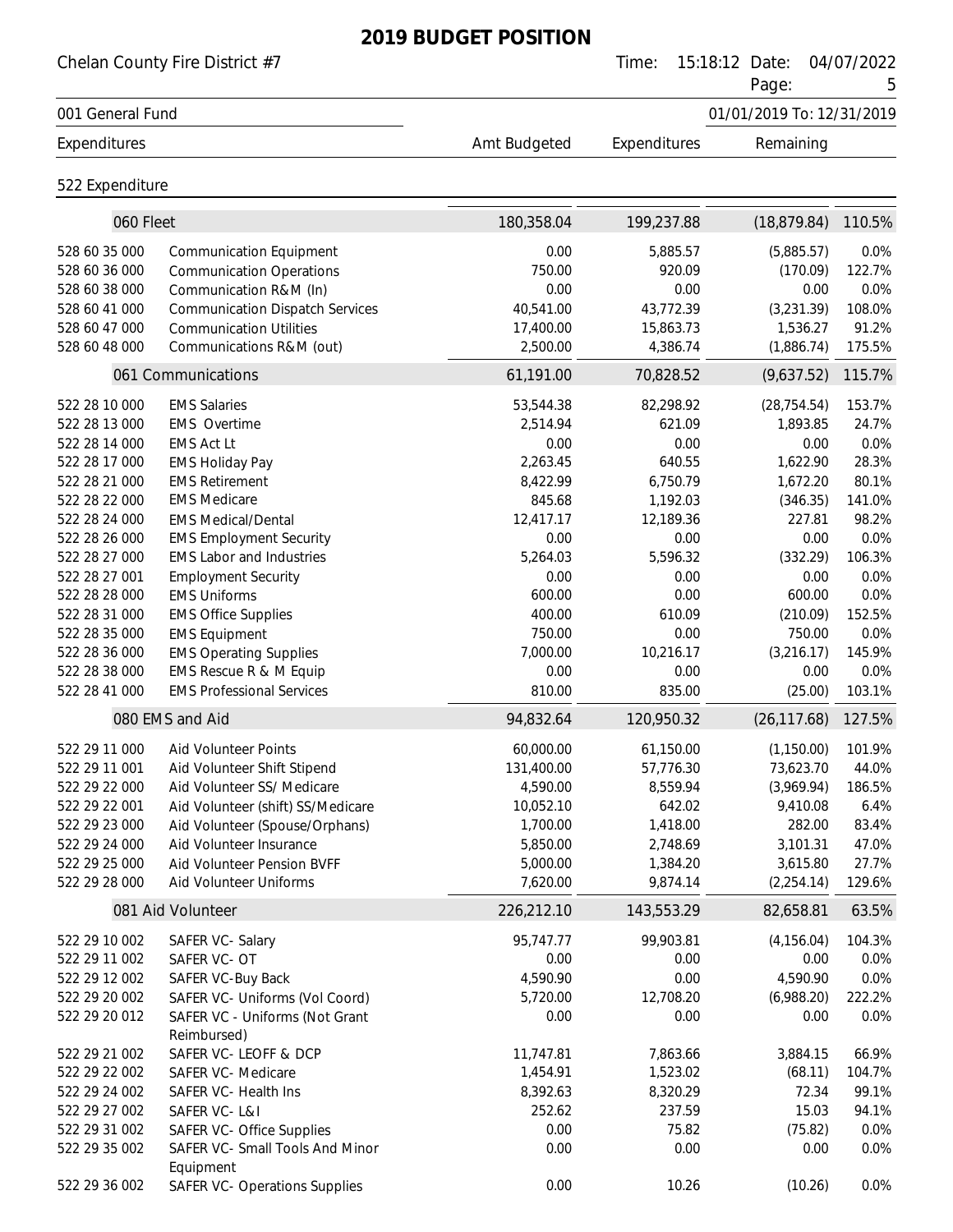Chelan County Fire District #7 Time: 15:18:12 Date: 04/07/2022

Page: 6

|                        |                                                |              |              | ı ayt.                    | U       |
|------------------------|------------------------------------------------|--------------|--------------|---------------------------|---------|
| 001 General Fund       |                                                |              |              | 01/01/2019 To: 12/31/2019 |         |
| Expenditures           |                                                | Amt Budgeted | Expenditures | Remaining                 |         |
| 522 Expenditure        |                                                |              |              |                           |         |
| 522 29 38 002          | SAFER VC - R&M Equipment                       | 0.00         | 0.00         | 0.00                      | 0.0%    |
| 522 29 39 002          | SAFER VC - Suppression PPE                     | 0.00         | 26,135.76    | (26, 135.76)              | 0.0%    |
| 522 29 41 002          | <b>SAFER VC - Professional Services</b>        | 9,730.00     | 9,135.00     | 595.00                    | 93.9%   |
| 522 29 42 002          | SAFER VC- Hiring & Testing                     | 30,000.00    | 29,048.36    | 951.64                    | 96.8%   |
| 522 29 43 002          | SAFER VC- Training                             | 11,000.00    | 3,004.00     | 7,996.00                  | 27.3%   |
| 522 29 43 012          | SAFER VC - Training Not Reportable To<br>Grant | 0.00         | 0.00         | 0.00                      | 0.0%    |
| 522 29 44 002          | SAFER VC- Printing                             | 2,000.00     | 744.06       | 1,255.94                  | 37.2%   |
|                        | 082 SAFER Vol Coord                            | 180,636.64   | 198,709.83   | (18,073.19)               | 110.0%  |
| 522 27 11 000          | Seasonal FF/Wage                               | 0.00         | 0.00         | 0.00                      | 0.0%    |
| 522 27 12 000          | Seasonal FF/OT                                 | 0.00         | 0.00         | 0.00                      | 0.0%    |
| 522 27 22 000          | Seasonal FF/SS & Medi                          | 0.00         | 0.00         | 0.00                      | 0.0%    |
| 522 27 27 000          | Seasonal FF/L&I                                | 0.00         | 0.00         | 0.00                      | 0.0%    |
|                        | 083 Seasonal FF (MOB)                          | 0.00         | 0.00         | 0.00                      | 0.0%    |
| 522 Expenditure        |                                                | 2,120,655.45 | 2,190,686.18 | (70,030.73)               | 103.3%  |
| 580 Non Expenditures   |                                                |              |              |                           |         |
| 589 00 00 001          | Draw Account                                   | 0.00         | 0.00         | 0.00                      | 0.0%    |
| 589 00 01 000          | Other Non-Expenditures -                       | 0.00         | 0.00         | 0.00                      | 0.0%    |
| 589 99 09 099          | Payroll Liabilities                            | 0.00         | 0.00         | 0.00                      | 0.0%    |
| 597 22 00 000          | Transfer Out To General Reserves               | 0.00         | 0.00         | 0.00                      | 0.0%    |
| 597 22 00 007          | Transfer Out To Capital Reserve                | 89,601.64    | 972,900.13   | (883, 298.49)             | 1085.8% |
| 597 22 00 008          | Transfer Out To Capital Investment             | 160,000.00   | 10,993.17    | 149,006.83                | 6.9%    |
| 597 22 06 001          | Transfers-Out -to Bond General                 | 138,275.00   | 92,200.00    | 46,075.00                 | 66.7%   |
|                        | 580 Non Expenditures                           | 387,876.64   | 1,076,093.30 | (688, 216.66)             | 277.4%  |
| Fund Expenditures:     |                                                | 2,522,737.30 | 3,282,086.27 | (759, 348.97)             | 130.1%  |
| Fund Excess/(Deficit): |                                                | 665,294.87   | 539,489.79   |                           |         |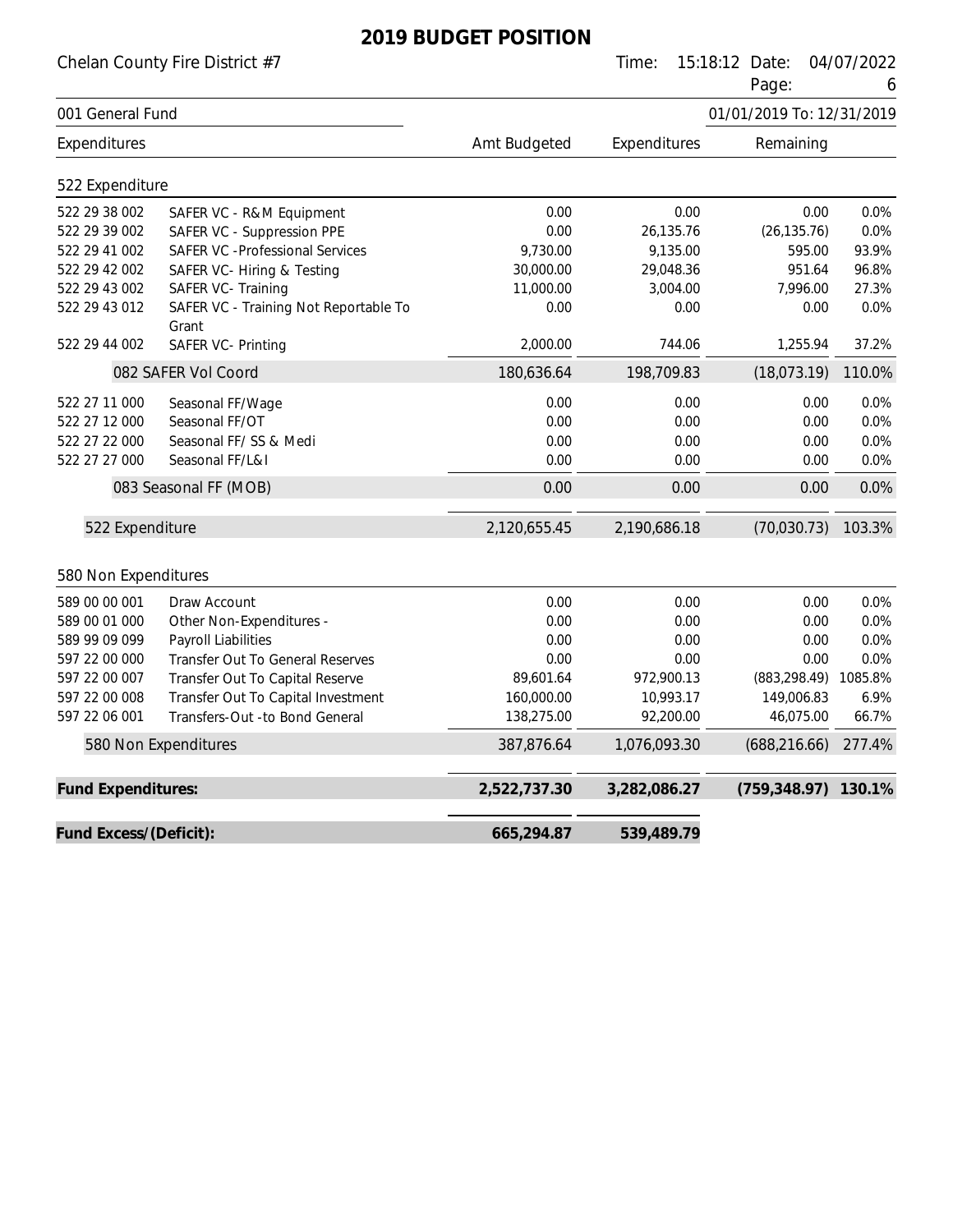|                                                 |                                                                                                       | ZUT? DUDULT FUSITIUIN |                      |                           |                      |
|-------------------------------------------------|-------------------------------------------------------------------------------------------------------|-----------------------|----------------------|---------------------------|----------------------|
|                                                 | Chelan County Fire District #7                                                                        |                       | Time:<br>15:18:12    | Date:<br>Page:            | 04/07/2022<br>7      |
|                                                 | 002 General Reserve Investment                                                                        |                       |                      | 01/01/2019 To: 12/31/2019 |                      |
| Revenues                                        |                                                                                                       | Amt Budgeted          | Revenues             | Remaining                 |                      |
| 361 11 00 002                                   | <b>Interest Earnings</b>                                                                              | 0.00                  | 10,290.94            | (10, 290.94)              | 0.0%                 |
| 397 22 00 002                                   | Transfer In from General Fund                                                                         | 0.00                  | 0.00                 | 0.00                      | 0.0%                 |
|                                                 |                                                                                                       | 0.00                  | 10,290.94            | (10, 290.94)              | 0.0%                 |
|                                                 | 308 Beginning Cash Balances                                                                           |                       |                      |                           |                      |
| 308 80 00 002                                   | Beginning Cash Balance                                                                                | 460,414.03            | 464,167.81           | (3,753.78)                | 100.8%               |
|                                                 | 308 Beginning Cash Balances                                                                           | 460,414.03            | 464,167.81           | (3,753.78)                | 100.8%               |
| 397 Transfer In                                 |                                                                                                       |                       |                      |                           |                      |
| 397 22 00 009                                   | Transfer In From Capital                                                                              | 0.00                  | 0.00                 | 0.00                      | 0.0%                 |
| 397 Transfer In                                 |                                                                                                       | 0.00                  | 0.00                 | 0.00                      | 0.0%                 |
| <b>Fund Revenues:</b>                           |                                                                                                       | 460,414.03            | 474,458.75           | (14, 044.72)              | 103.1%               |
| Expenditures                                    |                                                                                                       | Amt Budgeted          | Expenditures         | Remaining                 |                      |
| 597 Transfer Out                                |                                                                                                       |                       |                      |                           |                      |
| 597 22 00 002<br>597 22 00 100<br>597 22 00 101 | Transfer Out To General Invest Fund<br>Transfer Out To Capital<br>Transfers Out To Capital Investment | 0.00<br>0.00<br>0.00  | 0.00<br>0.00<br>0.00 | 0.00<br>0.00<br>0.00      | 0.0%<br>0.0%<br>0.0% |
| 597 Transfer Out                                |                                                                                                       | 0.00                  | 0.00                 | 0.00                      | 0.0%                 |
| Fund Expenditures:                              |                                                                                                       | 0.00                  | 0.00                 | 0.00                      | 0.0%                 |
| Fund Excess/(Deficit):                          |                                                                                                       | 460,414.03            | 474,458.75           |                           |                      |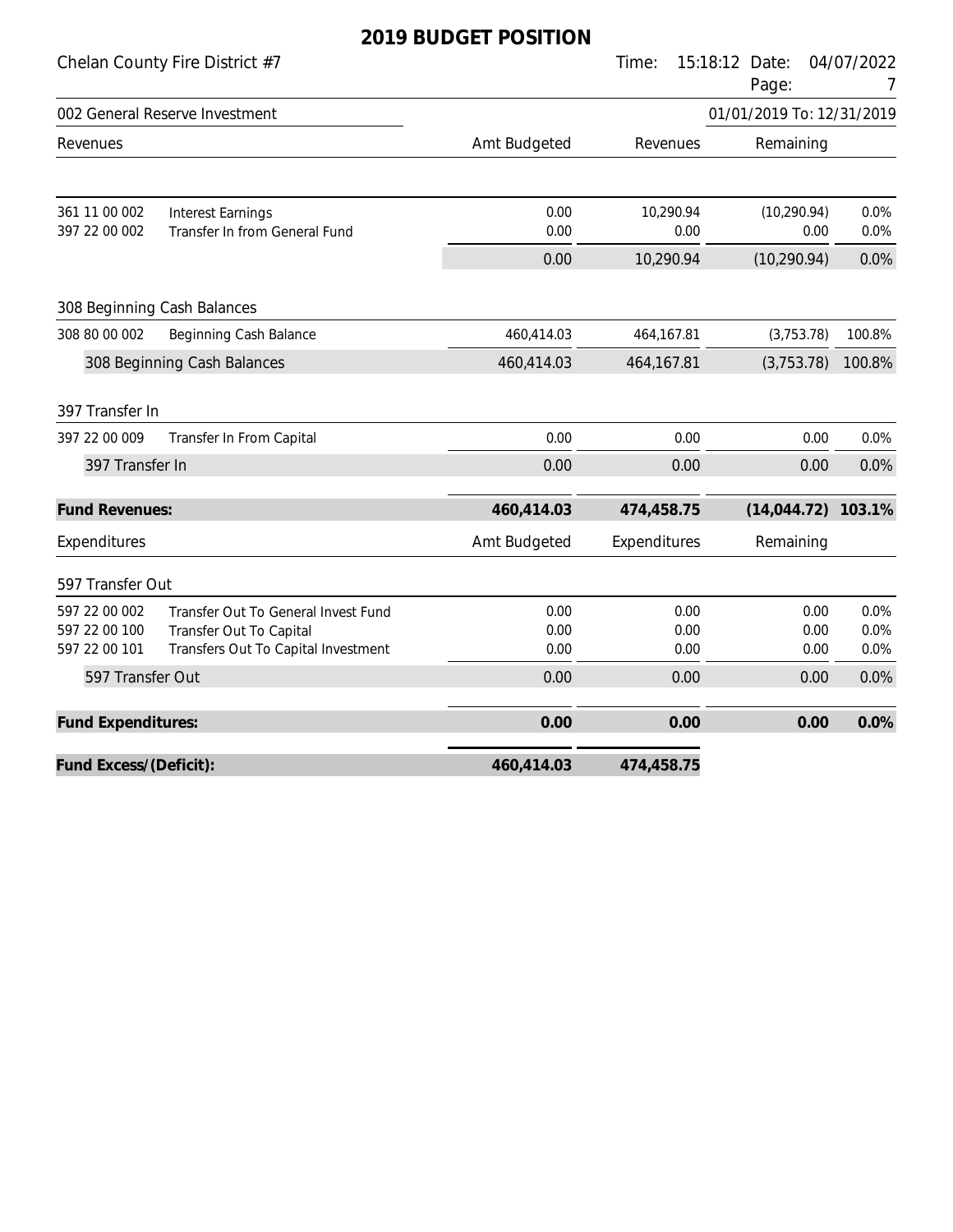|                                           | Chelan County Fire District #7                                                  |                  | Time:                  | 15:18:12 Date:<br>Page:     | 04/07/2022<br>8 |
|-------------------------------------------|---------------------------------------------------------------------------------|------------------|------------------------|-----------------------------|-----------------|
| 003 Capital Reserve Fund                  |                                                                                 |                  |                        | 01/01/2019 To: 12/31/2019   |                 |
| Revenues                                  |                                                                                 | Amt Budgeted     | Revenues               | Remaining                   |                 |
| 308 80 00 003                             | Beginning Balance                                                               | 0.00             | 1,295.42               | (1, 295.42)                 | 0.0%            |
| 361 11 00 003                             | <b>Interest Earned</b>                                                          | 0.00             | 0.00                   | 0.00                        | 0.0%            |
| 397 22 00 003                             | Transfer In From Capital Investment                                             | 0.00<br>0.00     | 10,993.17<br>12,288.59 | (10,993.17)<br>(12, 288.59) | 0.0%<br>0.0%    |
|                                           |                                                                                 |                  |                        |                             |                 |
|                                           | 380 Refunds & Cancelled Warrants                                                |                  |                        |                             |                 |
| 389 22 60 003                             | <b>Other Revenues</b>                                                           | 0.00             | 0.00                   | 0.00                        | 0.0%            |
|                                           | 380 Refunds & Cancelled Warrants                                                | 0.00             | 0.00                   | 0.00                        | 0.0%            |
| 397 Transfer In                           |                                                                                 |                  |                        |                             |                 |
| 397 22 00 007                             | Transfer In From General Fund                                                   | 89,601.64        | 983,893.30             | (894, 291.66)               | 1098.1%         |
| 397 22 00 010                             | Transfer In From General Investment                                             | 0.00             | 0.00                   | 0.00                        | 0.0%            |
| 397 22 00 011<br>397 23 00 004            | Transfer In From Capital Reserve<br>Transfer In From Bond                       | 0.00<br>0.00     | 0.00<br>0.00           | 0.00<br>0.00                | 0.0%<br>0.0%    |
| 397 Transfer In                           |                                                                                 | 89,601.64        | 983,893.30             | (894,291.66) 1098.1%        |                 |
| <b>Fund Revenues:</b>                     |                                                                                 | 89,601.64        | 996,181.89             | (906,580.25) 1111.8%        |                 |
| Expenditures                              |                                                                                 | Amt Budgeted     | Expenditures           | Remaining                   |                 |
|                                           |                                                                                 |                  |                        |                             |                 |
| 594 Capital Expenditures<br>594 22 60 007 | Fleet / Grant Purshases                                                         | 0.00             | 0.00                   | 0.00                        | 0.0%            |
| 594 28 60 001                             | Communications - GRANT Rivercom911                                              | 0.00             | 352.68                 | (352.68)                    | 0.0%            |
| 000                                       |                                                                                 | 0.00             | 352.68                 | (352.68)                    | 0.0%            |
| 594 22 60 000                             | <b>Administration Capital Purchases</b>                                         | 6,000.00         | 8,319.33               | (2,319.33)                  | 138.7%          |
| 594 22 60 001                             | <b>Suppression Capital Purchases</b>                                            | 14,000.00        | 12,387.19              | 1,612.81                    | 88.5%           |
| 594 22 60 002                             | <b>Public Education Capital Purchases</b>                                       | 3,000.00         | 0.00                   | 3,000.00                    | 0.0%            |
| 594 22 60 003                             | Prevention Capital Purchases                                                    | 0.00             | 2,674.00               | (2,674.00)                  | 0.0%            |
| 594 22 60 004                             | <b>Training Capital Purchases</b>                                               | 8,670.00         | 2,433.69               | 6,236.31                    | 28.1%           |
| 594 22 60 005                             | <b>Fleet Capital Purchases</b>                                                  | 0.00             | 42,555.93              | (42, 555.93)                | 0.0%            |
| 594 22 60 006                             | <b>Facilities Capital Purchases</b>                                             | 3,000.00         | 6,354.30               | (3,354.30)                  | 211.8%          |
| 594 22 60 010                             | <b>SCBA Capital Purchases</b>                                                   | 0.00             | 862,387.36             | (862, 387.36)               | 0.0%            |
| 594 22 61 000                             | Marine - Capital Purchases                                                      | 0.00             | 255.22                 | (255.22)                    | 0.0%            |
| 594 26 60 000<br>594 28 60 000            | EMS / Aid / Rescue Capital Purchases                                            | 6,931.64<br>0.00 | 0.00<br>1,279.47       | 6,931.64                    | 0.0%<br>0.0%    |
| 594 29 60 000                             | Communications/Capital improvements<br><b>SAFER Vol Coord Capital Purchases</b> | 48,000.00        | 46,162.50              | (1, 279.47)<br>1,837.50     | 96.2%           |
| 594 29 60 009                             | SAFER Vol Coord - Capital Purchases (not<br><b>SAFER Grant Reported)</b>        | 0.00             | 0.00                   | 0.00                        | 0.0%            |
|                                           | 060 Capital Expenditures                                                        | 89,601.64        | 984,808.99             | (895,207.35) 1099.1%        |                 |
|                                           | 594 Capital Expenditures                                                        | 89,601.64        | 985,161.67             | (895,560.03) 1099.5%        |                 |
|                                           |                                                                                 |                  |                        |                             |                 |
| 597 Transfer Out                          |                                                                                 |                  |                        |                             |                 |
| 597 22 00 001                             | <b>Transfers Out To General</b>                                                 | 0.00             | 0.00                   | 0.00<br>(10,993.17)         | 0.0%            |
| 597 22 00 003<br>597 22 00 009            | Transfer Out to Capital Reserve Investment<br>Transfer Out To Capital Reserve   | 0.00<br>0.00     | 10,993.17<br>0.00      | 0.00                        | 0.0%<br>0.0%    |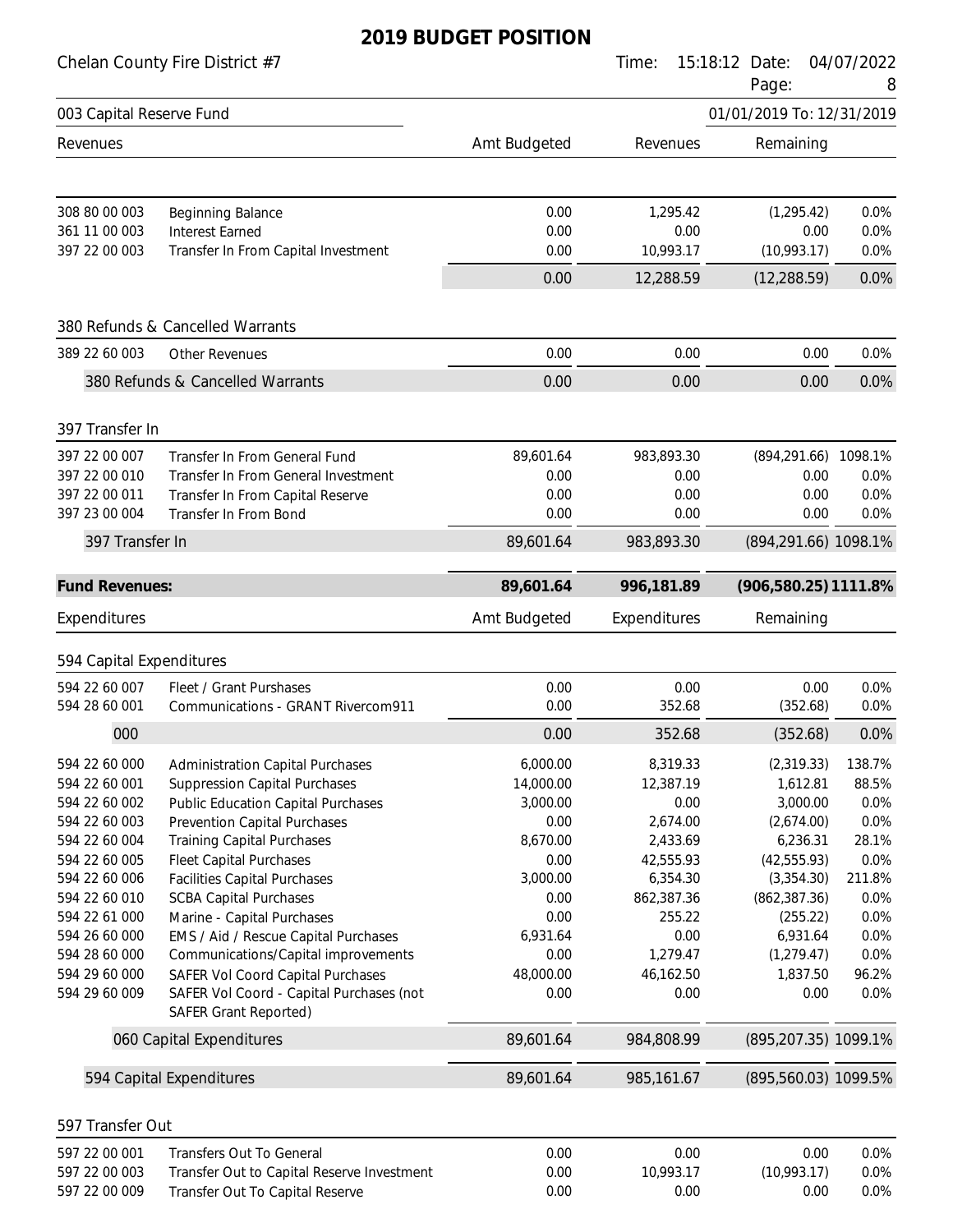| Chelan County Fire District #7 |                              | Time:      | 15:18:12 Date:            | 04/07/2022 |
|--------------------------------|------------------------------|------------|---------------------------|------------|
|                                |                              |            | Page:                     | 9          |
| 003 Capital Reserve Fund       |                              |            | 01/01/2019 To: 12/31/2019 |            |
| Expenditures                   | Amt Budgeted<br>Expenditures |            | Remaining                 |            |
| 597 Transfer Out               |                              |            |                           |            |
| 597 Transfer Out               | 0.00                         | 10,993.17  | (10,993.17)               | $0.0\%$    |
| <b>Fund Expenditures:</b>      | 89,601.64                    | 996,154.84 | $(906, 553.20)$ 1111.8%   |            |
| Fund Excess/(Deficit):         | 0.00                         | 27.05      |                           |            |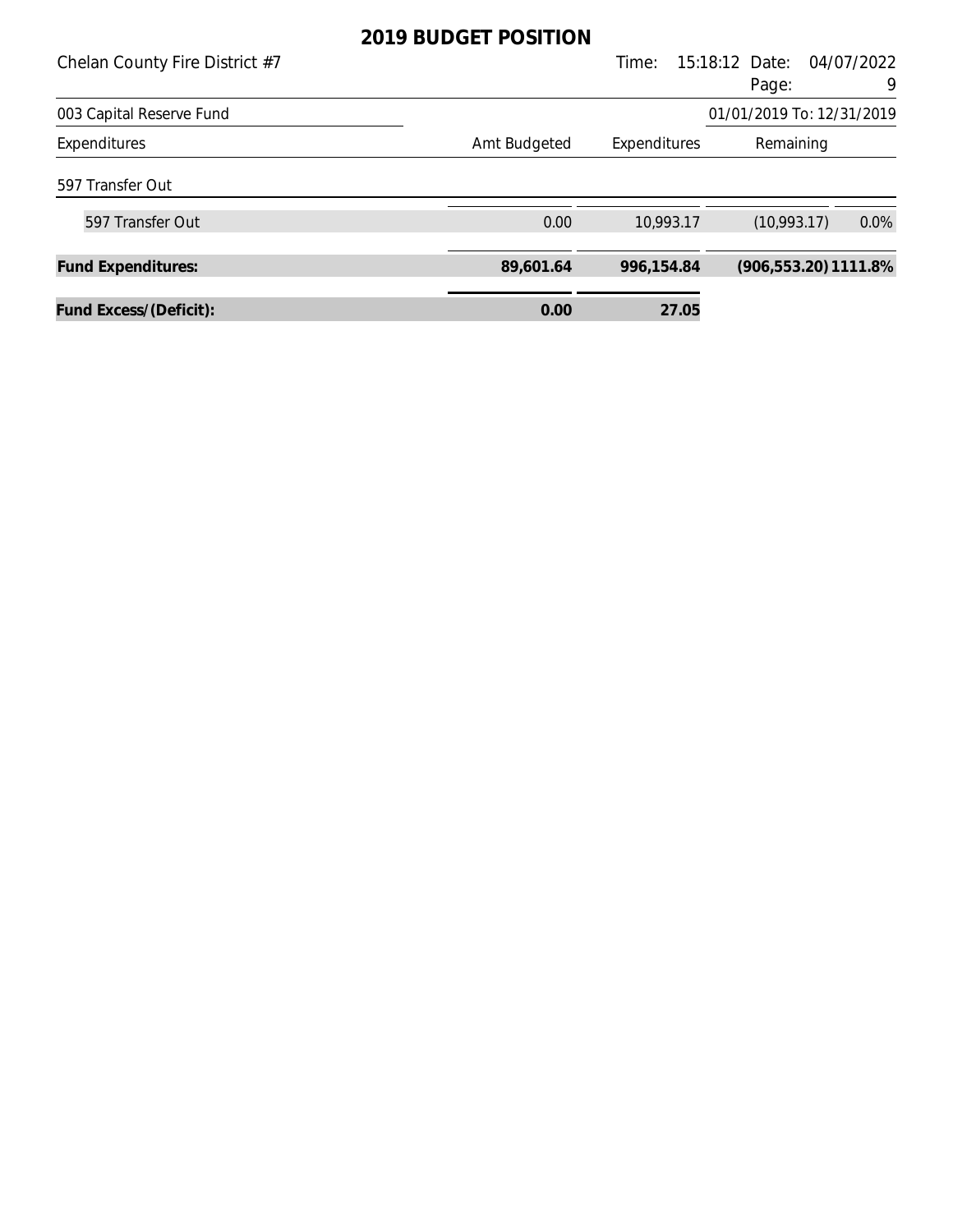#### Chelan County Fire District #7 Time: 15:18:12 Date: 04/07/2022

|                                                 |                                                                                                       |                      |                               | Page:                             | 10                   |
|-------------------------------------------------|-------------------------------------------------------------------------------------------------------|----------------------|-------------------------------|-----------------------------------|----------------------|
|                                                 | 004 Capital "Equipment" Investment                                                                    |                      |                               | 01/01/2019 To: 12/31/2019         |                      |
| Revenues                                        |                                                                                                       | Amt Budgeted         | Revenues                      | Remaining                         |                      |
| 361 11 00 004<br>389 00 00 004<br>397 22 00 004 | <b>Interest Earned</b><br>Refunds & Cancelled Warrants<br>Transfer in from Capital Reserve            | 0.00<br>0.00<br>0.00 | 2,735.05<br>0.00<br>10,993.17 | (2,735.05)<br>0.00<br>(10,993.17) | 0.0%<br>0.0%<br>0.0% |
|                                                 |                                                                                                       | 0.00                 | 13,728.22                     | (13, 728.22)                      | 0.0%                 |
|                                                 | 308 Beginning Cash Balances                                                                           |                      |                               |                                   |                      |
| 308 80 00 004                                   | Beginning Cash Balance                                                                                | 348,135.17           | 125,322.45                    | 222,812.72                        | 36.0%                |
|                                                 | 308 Beginning Cash Balances                                                                           | 348,135.17           | 125,322.45                    | 222,812.72                        | 36.0%                |
| 311 10 01 004                                   | New Construction                                                                                      | 0.00                 | 0.00                          | 0.00                              | 0.0%                 |
| 310                                             |                                                                                                       | 0.00                 | 0.00                          | 0.00                              | 0.0%                 |
| 311 Tax Collected                               |                                                                                                       |                      |                               |                                   |                      |
| 311 10 00 004                                   | <b>Tax Revenue</b>                                                                                    | 0.00                 | 0.00                          | 0.00                              | 0.0%                 |
| 311 Tax Collected                               |                                                                                                       | 0.00                 | 0.00                          | 0.00                              | 0.0%                 |
| 397 Transfer In                                 |                                                                                                       |                      |                               |                                   |                      |
| 397 22 01 004<br>397 22 02 004                  | <b>Transfer In From General</b><br>Transfer In From General Investiment                               | 160,000.00<br>0.00   | 0.00<br>0.00                  | 160,000.00<br>0.00                | 0.0%<br>0.0%         |
| 397 Transfer In                                 |                                                                                                       | 160,000.00           | 0.00                          | 160,000.00                        | 0.0%                 |
| <b>Fund Revenues:</b>                           |                                                                                                       | 508,135.17           | 139,050.67                    | 369,084.50                        | 27.4%                |
| Expenditures                                    |                                                                                                       | Amt Budgeted         | Expenditures                  | Remaining                         |                      |
| 597 Transfer Out                                |                                                                                                       |                      |                               |                                   |                      |
| 597 22 00 004<br>597 22 00 010<br>597 22 00 011 | Transfer out to Capital Reserve<br>Transfer Out To General Investment<br>Transfer Out To General Fund | 0.00<br>0.00<br>0.00 | 10,993.17<br>0.00<br>0.00     | (10,993.17)<br>0.00<br>0.00       | 0.0%<br>0.0%<br>0.0% |
| 597 Transfer Out                                |                                                                                                       | 0.00                 | 10,993.17                     | (10,993.17)                       | 0.0%                 |
| Fund Expenditures:                              |                                                                                                       | 0.00                 | 10,993.17                     | (10,993.17)                       | 0.0%                 |
| Fund Excess/(Deficit):                          |                                                                                                       | 508,135.17           | 128,057.50                    |                                   |                      |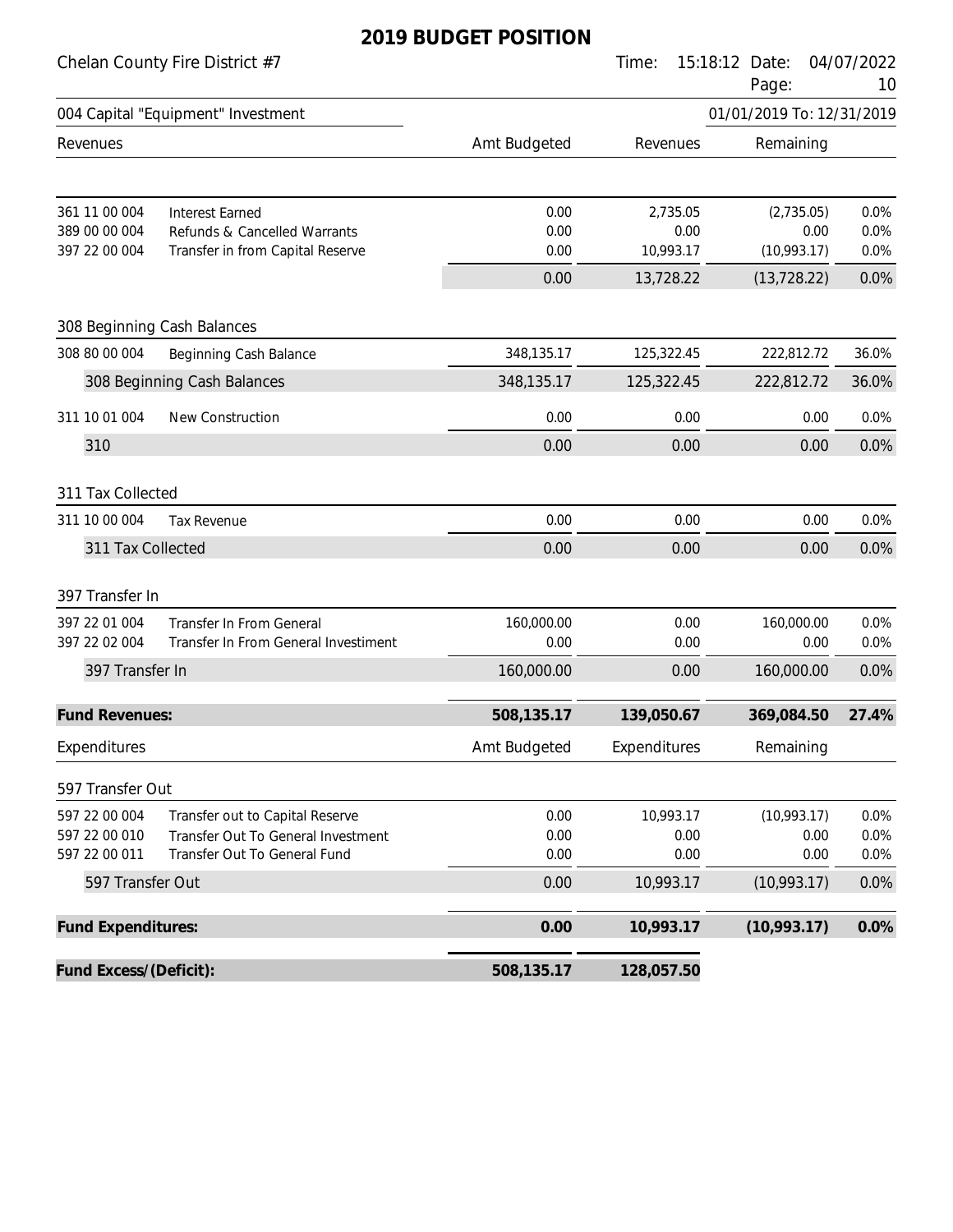|                                | Chelan County Fire District #7                                       |                         | Time:                  | 15:18:12 Date:<br>Page:   | 04/07/2022<br>11 |
|--------------------------------|----------------------------------------------------------------------|-------------------------|------------------------|---------------------------|------------------|
|                                | 005 Bond Outstanding Non Voted                                       |                         |                        | 01/01/2019 To: 12/31/2019 |                  |
| Revenues                       |                                                                      | Amt Budgeted            | Revenues               | Remaining                 |                  |
| 308 10 00 005                  | <b>Beginning Balance</b>                                             | 0.00                    | 0.00                   | 0.00                      | 0.0%             |
|                                |                                                                      | 0.00                    | 0.00                   | 0.00                      | 0.0%             |
| 311 Tax Collected              |                                                                      |                         |                        |                           |                  |
| 311 10 00 005                  | Tax Revenue (Bond)                                                   | 0.00                    | 0.00                   | 0.00                      | 0.0%             |
| 311 Tax Collected              |                                                                      | 0.00                    | 0.00                   | 0.00                      | 0.0%             |
|                                | 380 Refunds & Cancelled Warrants                                     |                         |                        |                           |                  |
| 389 00 00 005                  | Refunds & Cancelled Warrants                                         | 0.00                    | 0.00                   | 0.00                      | 0.0%             |
|                                | 380 Refunds & Cancelled Warrants                                     | 0.00                    | 0.00                   | 0.00                      | 0.0%             |
| 397 Transfer In                |                                                                      |                         |                        |                           |                  |
| 397 00 01 005                  | Transfer In From General                                             | 138,275.00              | 92,200.00              | 46,075.00                 | 66.7%            |
| 397 Transfer In                |                                                                      | 138,275.00              | 92,200.00              | 46,075.00                 | 66.7%            |
| <b>Fund Revenues:</b>          |                                                                      | 138,275.00              | 92,200.00              | 46,075.00                 | 66.7%            |
| Expenditures                   |                                                                      | Amt Budgeted            | Expenditures           | Remaining                 |                  |
| 591 Bond                       |                                                                      |                         |                        |                           |                  |
| 591 22 70 005<br>592 22 80 005 | <b>Bond Payments - Principal</b><br>Bond - Interest & Other Payments | 105,000.00<br>33,275.00 | 60,000.00<br>32,200.00 | 45,000.00<br>1,075.00     | 57.1%<br>96.8%   |
| 591 Bond                       |                                                                      | 138,275.00              | 92,200.00              | 46,075.00                 | 66.7%            |
| Fund Expenditures:             |                                                                      | 138,275.00              | 92,200.00              | 46,075.00                 | 66.7%            |
| Fund Excess/(Deficit):         |                                                                      | 0.00                    | 0.00                   |                           |                  |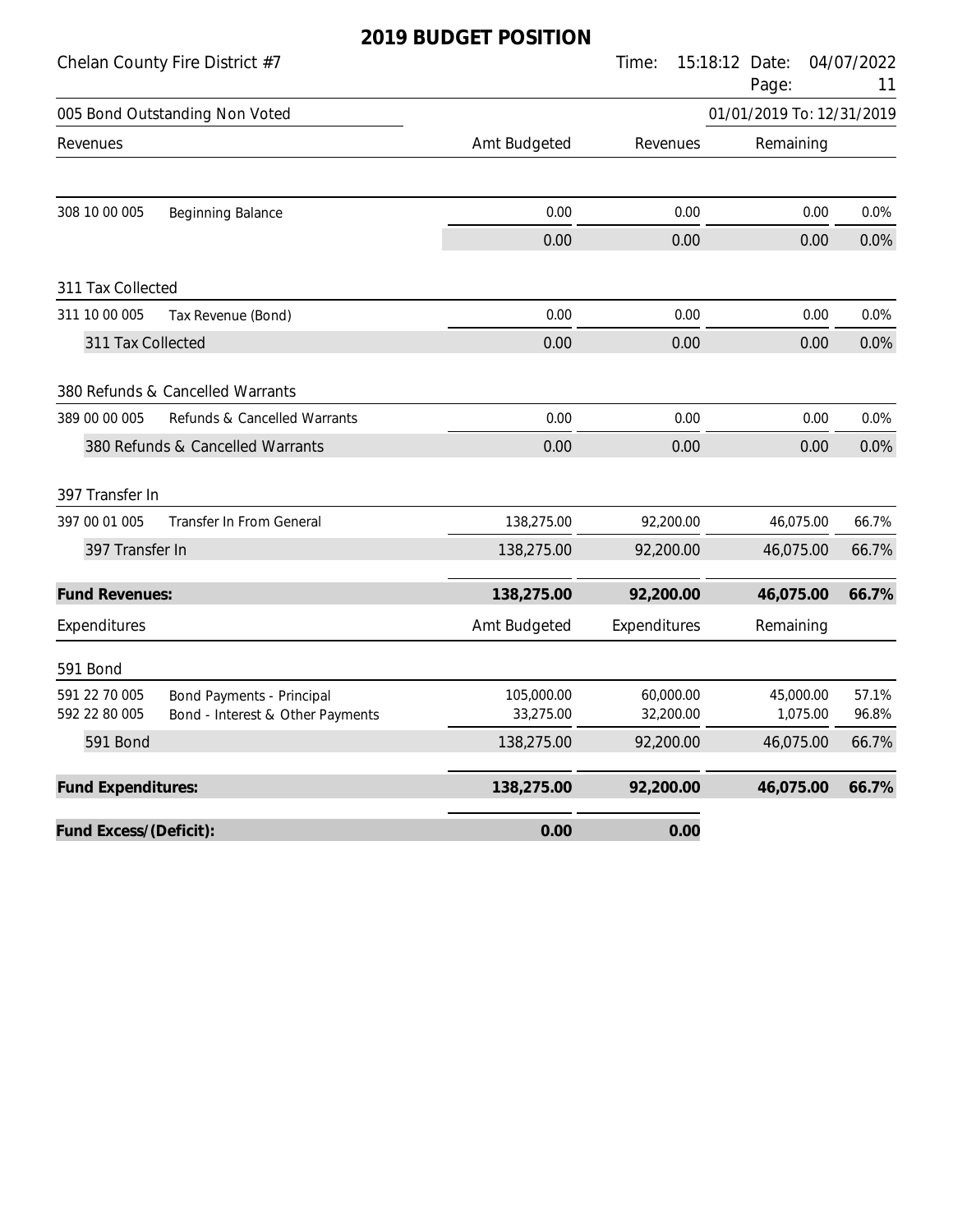| Chelan County Fire District #7                                                                                              |                      | Time:                | 15:18:12<br>Date:<br>Page: | 04/07/2022<br>12     |
|-----------------------------------------------------------------------------------------------------------------------------|----------------------|----------------------|----------------------------|----------------------|
| 006 Bond Investment Fund                                                                                                    |                      |                      | 01/01/2019 To: 12/31/2019  |                      |
| Revenues                                                                                                                    | Amt Budgeted         | Revenues             | Remaining                  |                      |
| 308 10 00 006<br>Beginning Cash Balance<br>311 10 00 006<br><b>Tax Revenue</b><br>361 11 00 006<br><b>Interest Earnings</b> | 0.00<br>0.00<br>0.00 | 0.00<br>0.00<br>0.00 | 0.00<br>0.00<br>0.00       | 0.0%<br>0.0%<br>0.0% |
|                                                                                                                             | 0.00                 | 0.00                 | 0.00                       | 0.0%                 |
| <b>Fund Revenues:</b>                                                                                                       | 0.00                 | 0.00                 | 0.00                       | 0.0%                 |
| Expenditures                                                                                                                | Amt Budgeted         | Expenditures         | Remaining                  |                      |
| 597 Transfer Out                                                                                                            |                      |                      |                            |                      |
| Transfer out to Bond General<br>597 22 00 006                                                                               | 0.00                 | 0.00                 | 0.00                       | 0.0%                 |
| 597 Transfer Out                                                                                                            | 0.00                 | 0.00                 | 0.00                       | 0.0%                 |
| <b>Fund Expenditures:</b>                                                                                                   | 0.00                 | 0.00                 | 0.00                       | 0.0%                 |
| Fund Excess/(Deficit):                                                                                                      | 0.00                 | 0.00                 |                            |                      |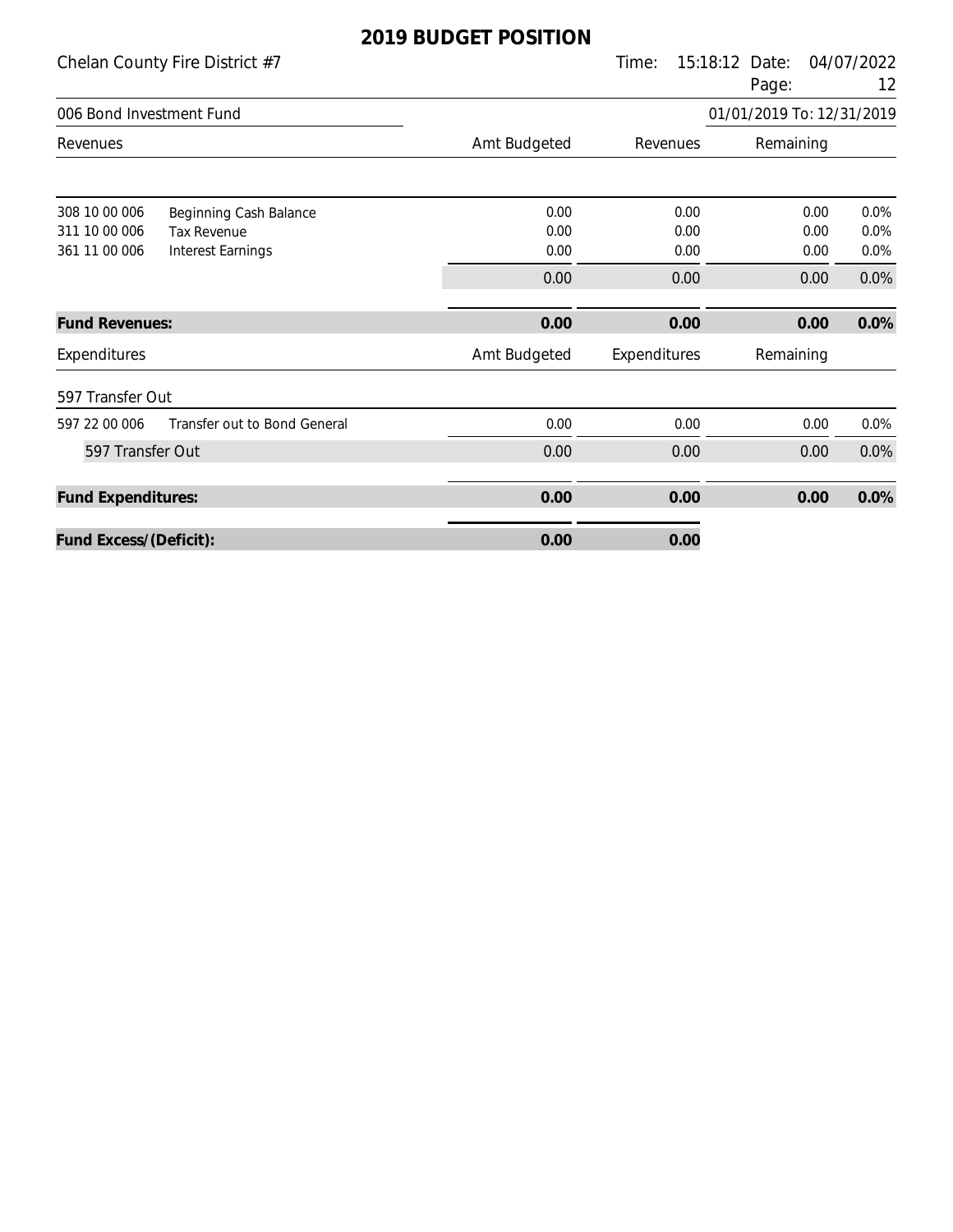| Chelan County Fire District #7 |                                    |              | Time:    | 15:18:12 Date:            | 04/07/2022 |
|--------------------------------|------------------------------------|--------------|----------|---------------------------|------------|
|                                |                                    |              |          | Page:                     | 13         |
| 007 Revolving Petty Cash       |                                    |              |          | 01/01/2019 To: 12/31/2019 |            |
| Revenues                       |                                    | Amt Budgeted | Revenues | Remaining                 |            |
|                                | 308 Beginning Cash Balances        |              |          |                           |            |
| 308 80 00 000                  | <b>Estimated Beginning Balance</b> | 0.00         | 2,000.00 | (2,000.00)                | $0.0\%$    |
|                                | 308 Beginning Cash Balances        | 0.00         | 2,000.00 | (2,000.00)                | 0.0%       |
| <b>Fund Revenues:</b>          |                                    | 0.00         | 2,000.00 | (2,000.00)                | 0.0%       |
| Fund Excess/(Deficit):         |                                    | 0.00         | 2,000.00 |                           |            |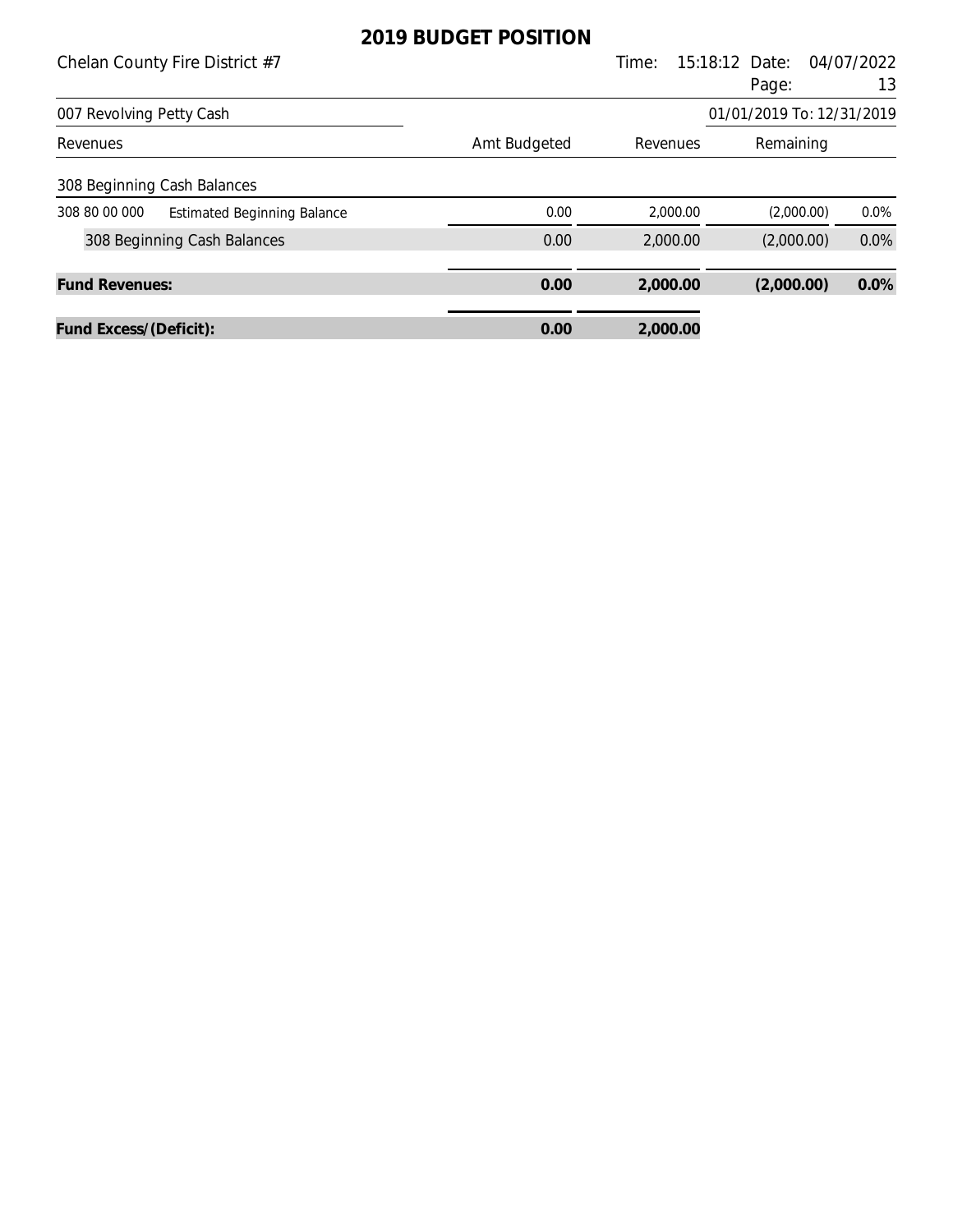| Chelan County Fire District #7            |              | Time: | 15:18:12 Date:            | 04/07/2022 |
|-------------------------------------------|--------------|-------|---------------------------|------------|
|                                           |              |       | Page:                     | 14         |
| 008 Bonds Outstanding-Non Voted           |              |       | 01/01/2019 To: 12/31/2019 |            |
| Revenues                                  | Amt Budgeted |       | Revenues<br>Remaining     |            |
| 308 Beginning Cash Balances               |              |       |                           |            |
| 308 10 00 008<br><b>Beginning Balance</b> | 0.00         | 0.00  | 0.00                      | $0.0\%$    |
| 308 Beginning Cash Balances               | 0.00         | 0.00  | 0.00                      | 0.0%       |
| <b>Fund Revenues:</b>                     | 0.00         | 0.00  | 0.00                      | 0.0%       |
| Fund Excess/(Deficit):                    | 0.00         | 0.00  |                           |            |